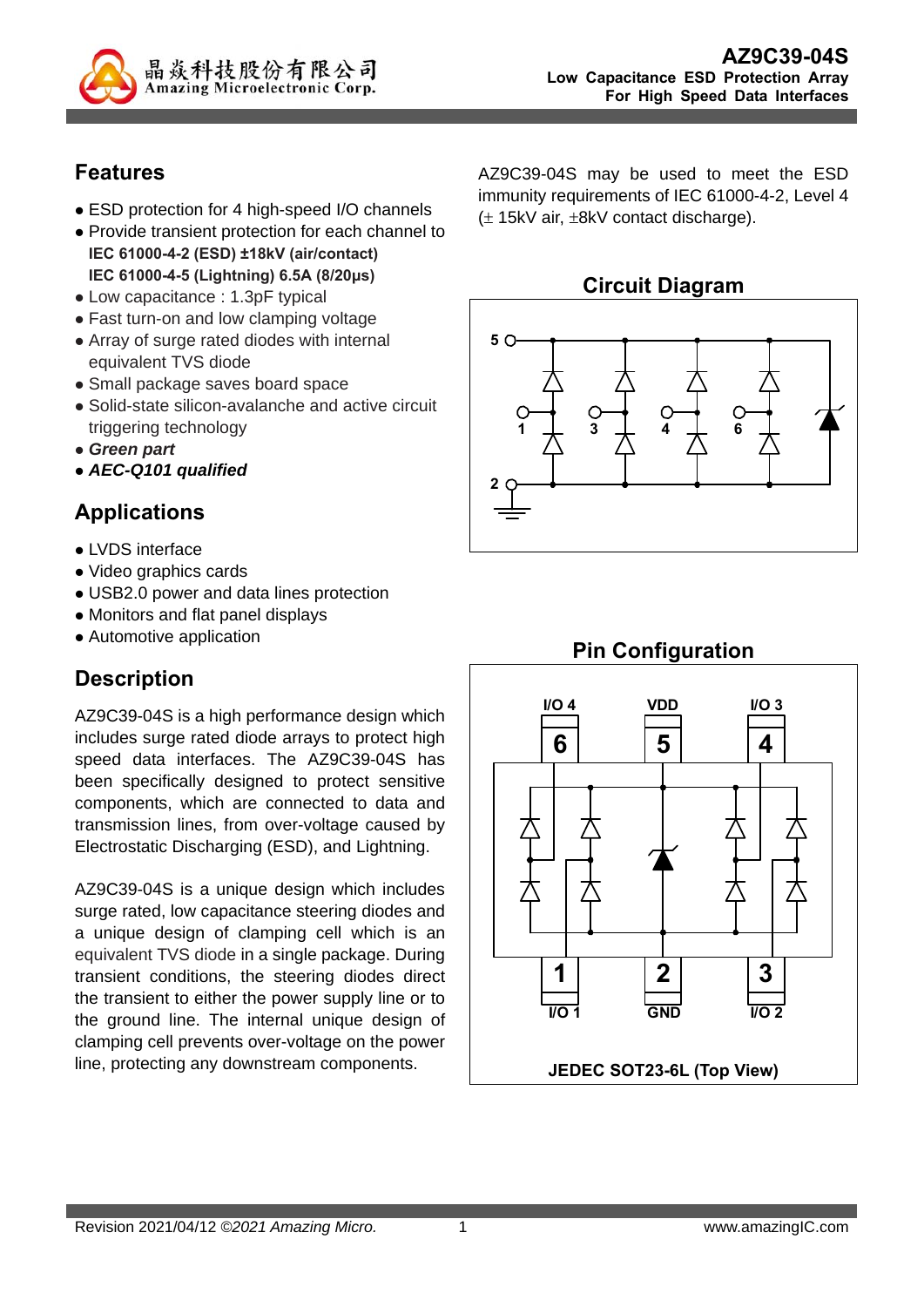

## **Specifications**

| <b>Absolute Maximum Ratings</b>         |                             |                 |              |  |
|-----------------------------------------|-----------------------------|-----------------|--------------|--|
| <b>Parameter</b>                        | Symbol                      | Rating          | <b>Unit</b>  |  |
| Peak Pulse Current $(t_0 = 8/20 \mu s)$ | I <sub>PP</sub>             | 6.5             | A            |  |
| <b>Operating Voltage</b>                | $V_{DC}$                    | 5.5             |              |  |
| ESD per IEC 61000-4-2 (Air)             |                             | ±18             |              |  |
| ESD per IEC 61000-4-2 (Contact)         | V <sub>ESD</sub>            | ±18             | kV           |  |
| <b>Lead Soldering Temperature</b>       | $\mathsf{T}_{\mathsf{SOL}}$ | 260 (10 sec.)   | $^{\circ}$ C |  |
| <b>Operating Temperature</b>            | ${\mathsf T}_{\textsf{OP}}$ | $-55$ to $+125$ | $^{\circ}$   |  |
| Storage Temperature                     | $\mathsf{T}_{\text{STO}}$   | $-55$ to $+150$ | $^{\circ}$   |  |

| <b>Electrical Characteristics</b>                  |                             |                                                                                                                                  |     |                |              |             |
|----------------------------------------------------|-----------------------------|----------------------------------------------------------------------------------------------------------------------------------|-----|----------------|--------------|-------------|
| <b>Parameter</b>                                   | <b>Symbol</b>               | <b>Conditions</b>                                                                                                                | Min | <b>Typ</b>     | <b>Max</b>   | <b>Unit</b> |
| <b>Reverse Stand-Off</b><br>Voltage                | <b>V<sub>RWM</sub></b>      | Pin-5 to pin-2, T= $25^{\circ}$ C.                                                                                               |     |                | 5            | V           |
| Reverse Leakage<br>Current                         | $I_{\text{L}eak}$           | $V_{RWM}$ = 5V, T= 25 °C, pin-5 to pin-2.                                                                                        |     |                | 5            | μA          |
| Channel Leakage<br>Current                         | $I_{CH\text{-}\text{Leak}}$ | $V_{\text{Pin-5}}$ = 5V, $V_{\text{Pin-2}}$ = 0V, T = 25 °C.                                                                     |     |                | $\mathbf{1}$ | μA          |
| Reverse Breakdown<br>Voltage                       | $V_{BV}$                    | $I_{BV}$ = 1mA, T= 25 °C, pin-5 to pin-2.                                                                                        | 6   |                | 9            | V           |
| <b>Forward Voltage</b>                             | $V_F$                       | $I_F = 15 \text{mA}$ , T= 25 °C, pin-2 to pin-5.                                                                                 |     | 0.8            | 1.2          | $\vee$      |
| <b>ESD Clamping</b><br>Voltage $-$ I/O (Note 1)    | $V_{CL-ESD_{I}/O}$          | IEC 61000-4-2 +8kV ( $I_{TLP}$ = 16A),<br>T= 25 $\degree$ C, contact mode,<br>any I/O pin to GND.                                |     | 10             |              | V           |
| <b>ESD Clamping</b><br>Voltage - VDD (Note 1)      | V <sub>CL-ESD_VDD</sub>     | IEC 61000-4-2 +8kV ( $ITIP = 16A$ ),<br>T= 25 $\mathrm{^{\circ}C}$ , contact mode, VDD pin to GND.                               |     | $\overline{7}$ |              | V           |
| <b>ESD Dynamic Turn-on</b><br>Resistance - I/O     | $R_{\text{dynamic\_I/O}}$   | IEC 61000-4-2 0~+8kV, T= 25 °C,<br>contact mode, any I/O pin to GND.                                                             |     | 0.23           |              | $\Omega$    |
| <b>ESD Dynamic Turn-on</b><br>Resistance - VDD     | $R_{dynamic\_VDD}$          | IEC 61000-4-2 0~+8kV, T= 25 °C,<br>contact mode, VDD pin to GND.                                                                 |     | 0.1            |              | $\Omega$    |
| Surge Clamping<br>Voltage $-$ I/O                  | $V_{CL-Surge\_I/O}$         | $I_{PP}$ = 5A, t <sub>p</sub> = 8/20 $\mu$ s, T = 25 °C,<br>any I/O pin to GND.                                                  |     | 7.5            |              | V           |
| Surge Clamping<br>Voltage - VDD                    | V <sub>CL-Surge_VDD</sub>   | $I_{PP}$ = 5A, $t_p$ = 8/20 $\mu$ s, T = 25 °C,<br>VDD pin to GND.                                                               |     | 6.5            |              | V           |
| Channel Input<br>Capacitance - 1                   | $CIN-1$                     | $V_{\text{Pin-5}} = 5V$ , $V_{\text{Pin-2}} = 0V$ , $V_{\text{IN}} = 2.5V$ ,<br>$f = 1$ MHz, T= 25 °C, any I/O pin to GND.       |     | 1.3            | 1.8          | рF          |
| <b>Channel Input</b><br>Capacitance $-2$           | $CIN-2$                     | $V_{Pin-5}$ = floated, $V_{Pin-2}$ = 0V, $V_{IN}$ = 2.5V,<br>$f = 1MHz$ , T= 25°C, any I/O pin to GND.                           |     | 1.8            | 2.3          | pF          |
| <b>Channel to Channel</b><br>Input Capacitance - 1 | $C_{I/O-to-I/O-1}$          | $V_{\text{Pin-5}}$ = 5V, $V_{\text{Pin-2}}$ = 0V, $V_{\text{IN}}$ = 2.5V,<br>$f = 1MHz$ , T= 25 °C, between I/O pins.            |     | 0.1            | 0.2          | pF          |
| <b>Channel to Channel</b><br>Input Capacitance - 2 | $C_{I/O-to-I/O-2}$          | $V_{\text{Pin-5}}$ = floated, $V_{\text{Pin-2}}$ = 0V, $V_{\text{IN}}$ = 2.5V,<br>f = 1MHz, T= $25^{\circ}$ C, between I/O pins. |     | 0.2            | 0.3          | рF          |

Note 1: ESD Clamping Voltage was measured by Transmission Line Pulsing (TLP) System.

TLP conditions:  $Z_0 = 50\Omega$ ,  $t_p = 100$ ns,  $t_r = 1$ ns.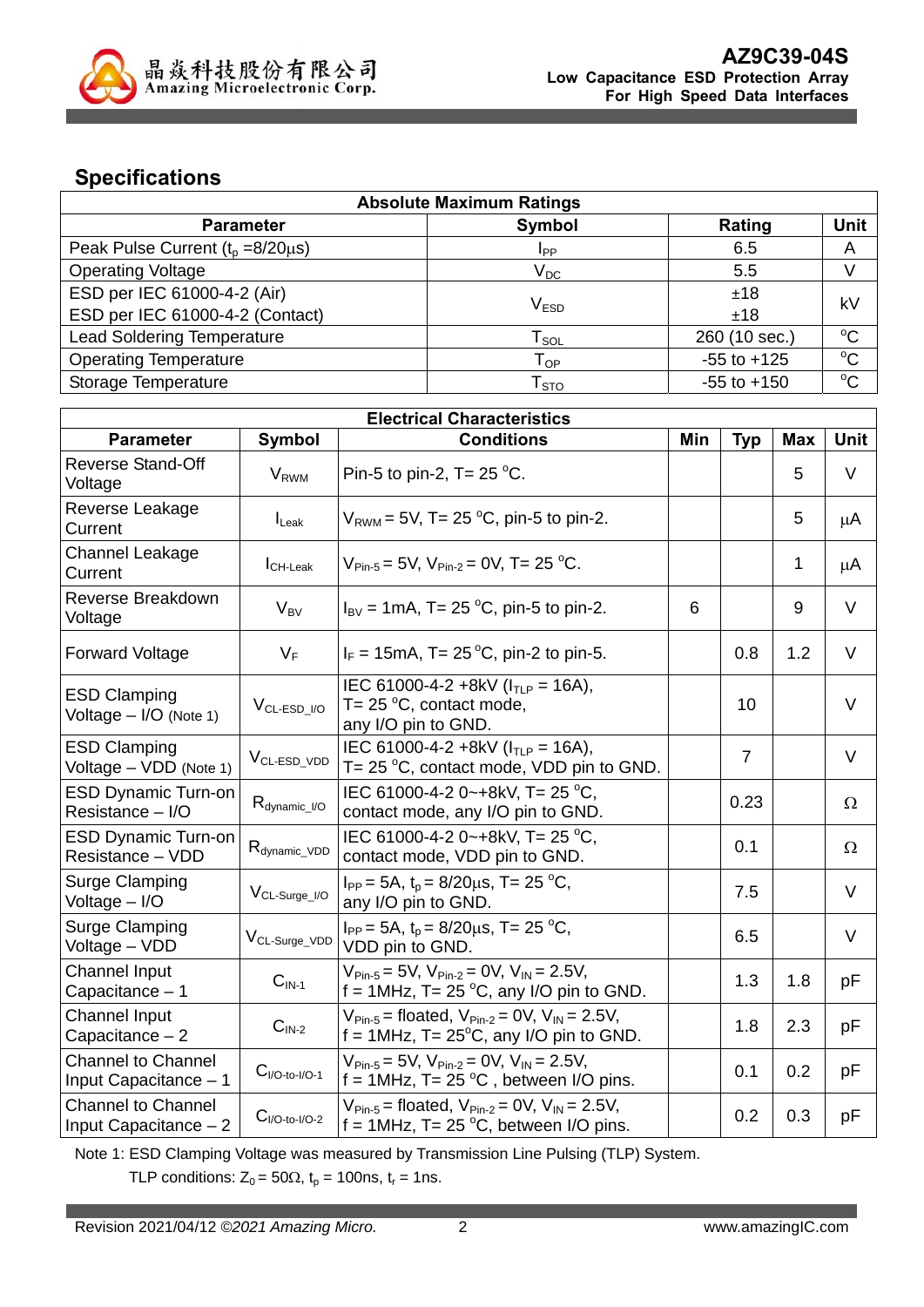

# **Typical Characteristics**

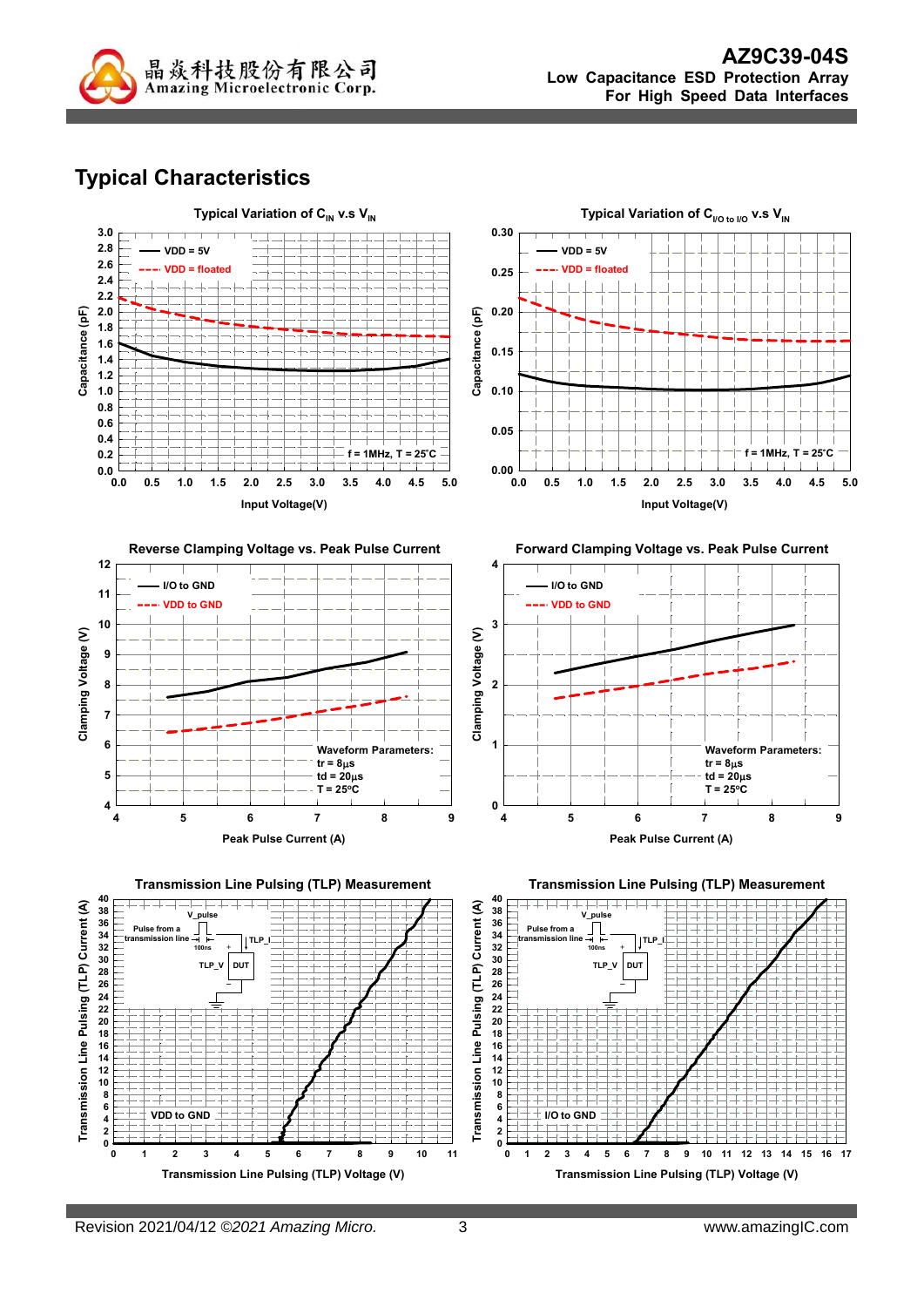

## **Applications Information**

#### **A. Device Connection**

The AZ9C39-04S is designed to protect four data lines and power rails from transient over-voltage (such as ESD stress pulse). The device connection of AZ9C39-04S is shown in the Fig. 1. In Fig. 1, the four protected data lines are connected to the ESD protection pins (pin-1, pin-3, pin-4, and pin-6) of AZ9C39-04S. The ground pin (pin-2) of AZ9C39-04S is a negative reference pin. This pin should be directly connected to the GND rail of PCB (Printed Circuit Board). To get minimum parasitic inductance, the path length should keep as short as possible. In addition, the power pin (pin-5) of AZ9C39-04S is a positive reference pin. This pin should directly connect to the VDD rail of PCB., then the VDD rail also can be protected by the power-rail ESD

clamped circuit (not shown) of AZ9C39-04S.

AZ9C39-04S can provide protection for 4 I/O signal lines simultaneously. If the number of I/O signal lines is less than 4, the unused I/O pins can be simply left as NC pins.

In some cases, systems are not allowed to be reset or restart after the ESD stress directly applying at the I/O-port connector. Under this situation, in order to enhance the sustainable ESD Level, a  $0.1\mu$ F chip capacitor can be added between the VDD and GND rails. The place of this chip capacitor should be as close as possible to the AZ9C39-04S.

In some cases, there isn't power rail presented on the PCB. Under this situation, the power pin (pin-5) of AZ9C39-04S can be left as floated. The protection will not be affected, only the load capacitance of I/O pins will be slightly increased. Fig. 2 shows the detailed connection.







Fig. 2 Data lines and power rails connection of AZ9C39-04S. VDD pin is left as floating when no power rail presented on the PCB.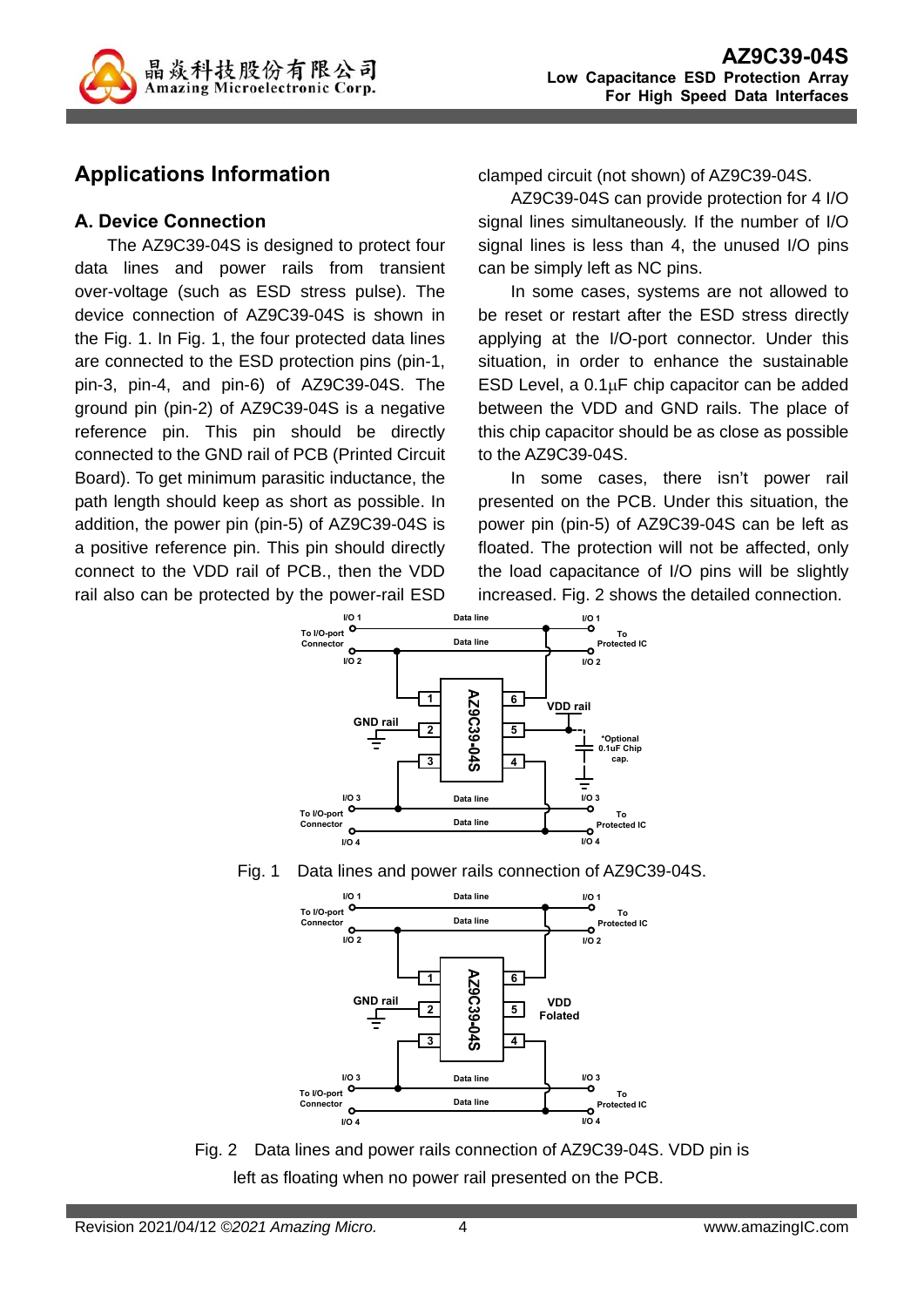

# **Mechanical Details**

**SOT23-6L**  Package Diagrams



|                | <b>Millimeters</b> |      |  |  |
|----------------|--------------------|------|--|--|
| Symbol         | Min.               | Max. |  |  |
| A              |                    | 1.25 |  |  |
| A <sub>1</sub> | 0.00               | 0.10 |  |  |
| A <sub>2</sub> | 0.90               | 1.20 |  |  |
| b              | 0.30               | 0.50 |  |  |
| C              | 0.08               | 0.21 |  |  |
| D              | 2.72               | 3.12 |  |  |
| Е              | 1.40               | 1.80 |  |  |
| E1             | 2.60               | 3.00 |  |  |
| е              | 0.95 BSC           |      |  |  |
| e1             | 1.90 BSC           |      |  |  |
| L1             | 0.30<br>0.60       |      |  |  |
| L              | 0.70 REF           |      |  |  |
| L2             | 0.25 BSC           |      |  |  |
| θ              | 8                  |      |  |  |

Package Dimensions

Notes:

- This dimension complies with JEDEC outline standard MO-178 Variation AB.
- Dimensioning and tolerancing per ASME Y14.5M-1994.
- All dimensions are in millimeters, and the dimensions in inches are for reference only.
- $\bullet$  1mm = 40 mils = 0.04 inches.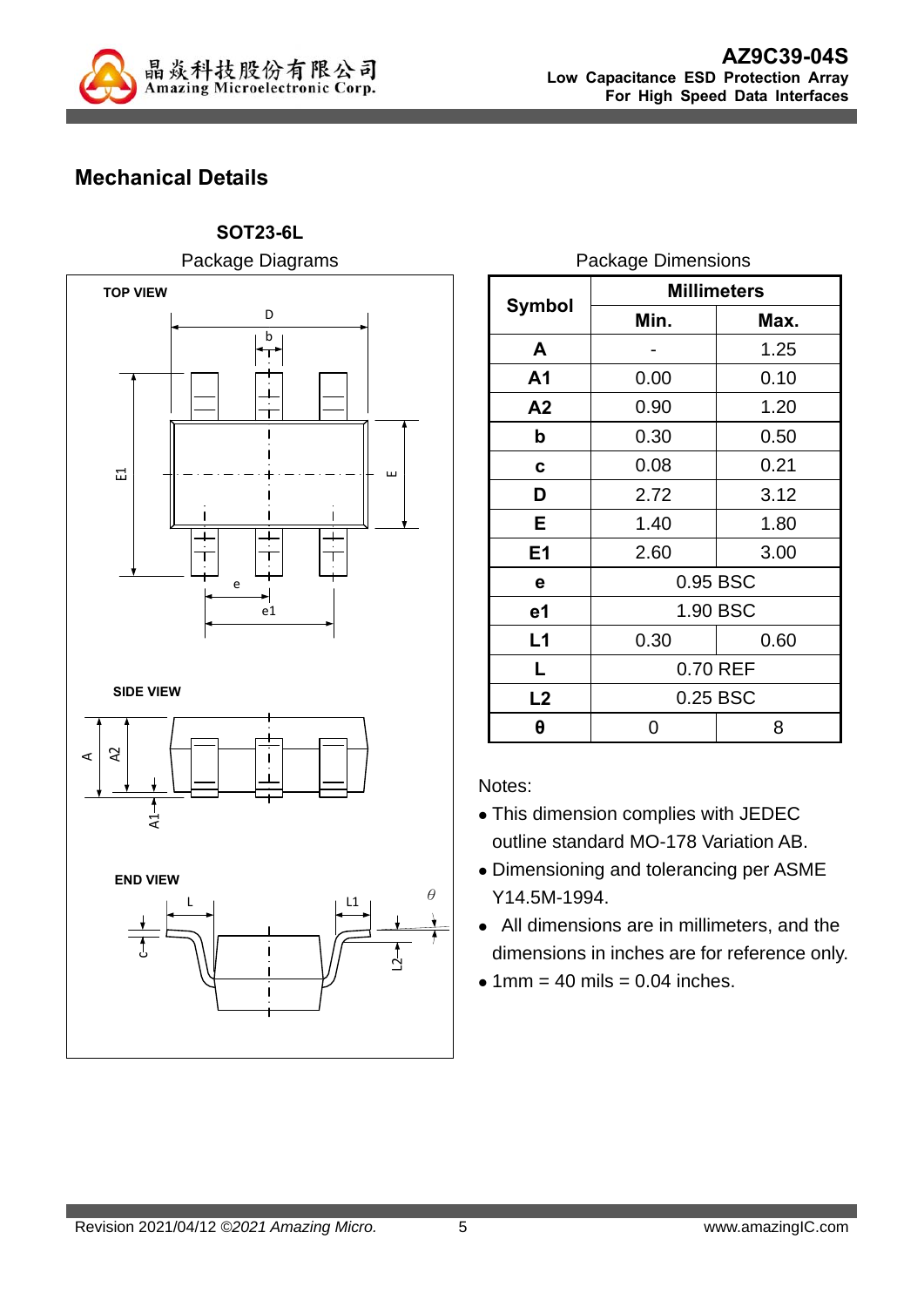

# **Land Layout**



| <b>Dimensions</b> |                   |               |  |
|-------------------|-------------------|---------------|--|
| <b>Index</b>      | <b>Millimeter</b> | <b>Inches</b> |  |
| Α                 | 0.60              | 0.024         |  |
| В                 | 1.10              | 0.043         |  |
| C.                | 0.95              | 0.037         |  |
| D                 | 2.50              | 0.098         |  |
| Е                 | 1.40              | 0.055         |  |
| F                 | 3.60              | 0.141         |  |

Notes:

This LAND LAYOUT is for reference purposes only. Please consult your manufacturing partners to ensure your company's PCB design guidelines are met.

#### **Marking Code**



936 = Device Code  $X = Date Code$ Y = Control Code

| <b>Part Number</b>             | <b>Marking Code</b> |
|--------------------------------|---------------------|
| AZ9C39-04S.R7G<br>(Green part) | 936XY               |

Note : Green means Pb-free, RoHS, and Halogen free compliant.

#### **Ordering Information**

| PN#            | Material |     | Type Reel size | MOO | MOQ/internal box | MOQ/carton                                                  |
|----------------|----------|-----|----------------|-----|------------------|-------------------------------------------------------------|
| AZ9C39-04S.R7G | Green    | T/R | $\sigma$ inch  |     |                  | 3.000/reel   4 reels = 12,000/box   6 boxes = 72,000/carton |